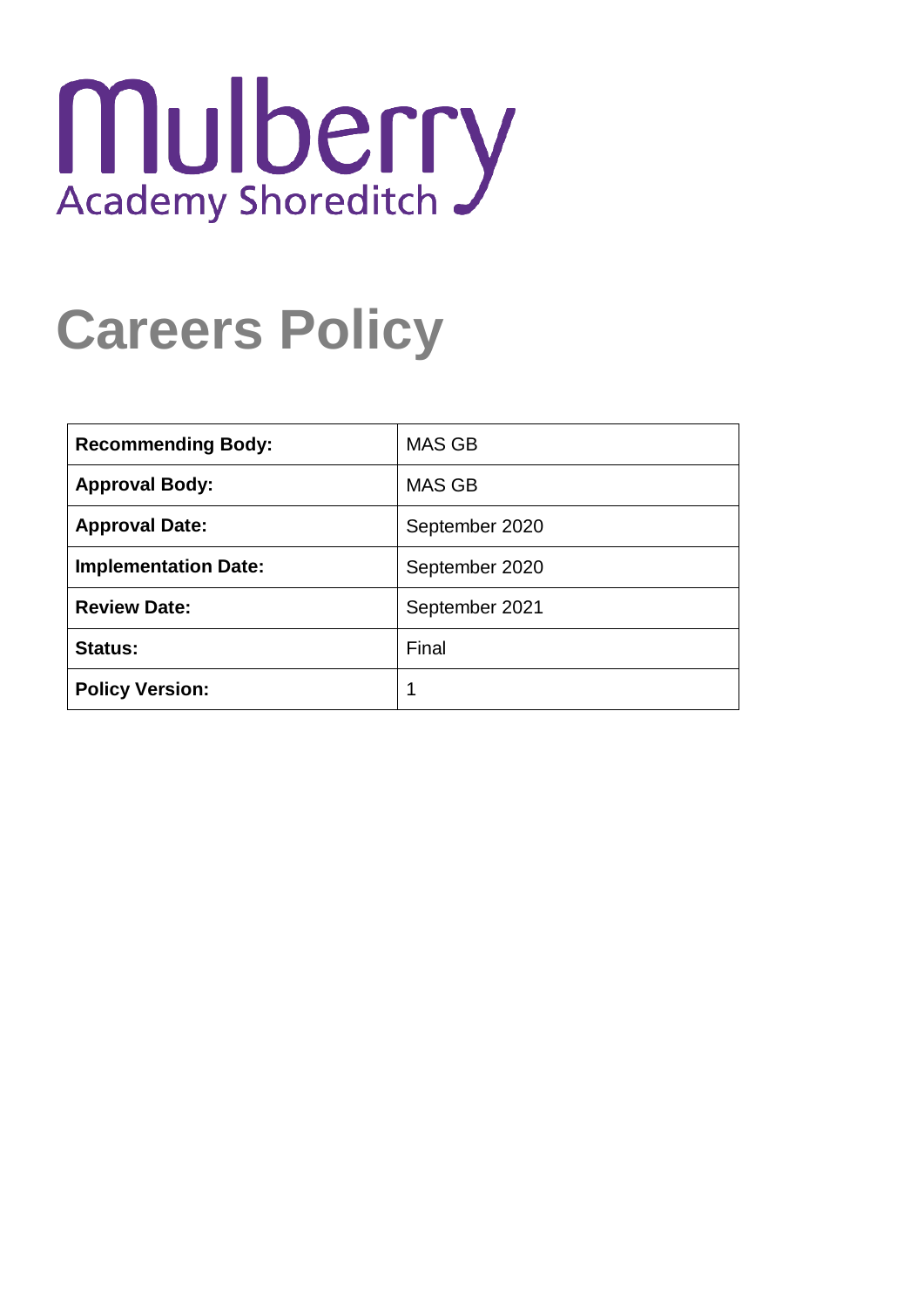# **Overview / General aim**

'Excellent careers guidance makes sure that there is equality of opportunity. It unlocks potential and transforms outcomes for people of all ages'

*Careers strategy: making the most of everyone's skills and talents (DFE Publication Dec 2017)*

'A thriving careers system that is accessible to everyone is at the heart of our focus on social mobility'

*(The Rt Hon Anne Milton MP Minister of State for Apprenticeships and skills and Minister for Women).*

# **Rationale**

Careers education and guidance programmes play a major part in helping young people choose pathways that suit their interests, abilities and individual needs. A robust careers programme helps avoid disengagement, puts school learning into a wider and more relevant context, and helps raise aspirations. The Mulberry Academy Shoreditch (MAS) programme helps our students to plan and manage their careers effectively, ensuring progression which is ambitious and aspirational. It promotes equality of opportunity, celebrates diversity and challenges stereotypes. The focus is on career and option choice, raising the aspirations and achievement of individual students and equipping them with skills, attitudes, knowledge and understanding as a foundation for managing their lifelong career and learning. The policy is designed to meet the Gatsby benchmarks and conforms to statutory requirements.

# **Commitment**

Mulberry Academy Shoreditch is committed to providing all students in Years 7-13 with a programme of careers activities and supporting activity. The programme is being developed in line with the eight Gatsby benchmarks for ensuring best practice and to meet the requirements of the Department for Education's statutory guidance 2018.

The Gatsby Benchmarks:

- 1. A stable careers programme
- 2. Learning from career and labour market information
- 3. Addressing the needs of each student
- 4. Linking curriculum learning to careers
- 5. Encounters with employers and employees
- 6. Experience of work places
- 7. Encounters with further and higher education
- 8. Personal guidance

The current careers programme is delivered through a combination of methods, including tutor led PHSE, assemblies, workshops, employer visits, work experience, drop down days, curriculum lessons focused on careers and 1:1 guidance sessions. Additionally, special events are held for key year groups such as the annual activity of careers events held during careers week such as bespoke pathway option evening events for Y8 students and parents/carers, focused careers learning and exploration in curriculum lessons and a variety of afterschool / lunchtime talks from various fields of work.

To enable students to track their progress and have a record of their skills, achievements and goals, they are guided in the middle school to use StartProfile and in KS5 to use Unifrog. These platforms enable students to relate their school experience and factors such as punctuality, attendance and subject learning, to the world of work, as well as helping them identify any gaps they have against an employability skill set. They also support career research, using labour market information and in the sixth form, CV writing and personal statement and interview preparation.

# **Entitlement**

Students are entitled to Careers Education Information Advice and Guidance (CEIAG) which meets professional standards of practice and is both personalised and impartial. It is integrated into students' experience of the whole curriculum and based on a partnership with students and their parents or carers. The programme is structured to raise aspirations, challenge stereotyping and promote equality and diversity.

The careers programme is designed to meet the needs of the students at Mulberry Academy Shoreditch to ensure progression through activities that are appropriate to students' stages of career learning, planning and development.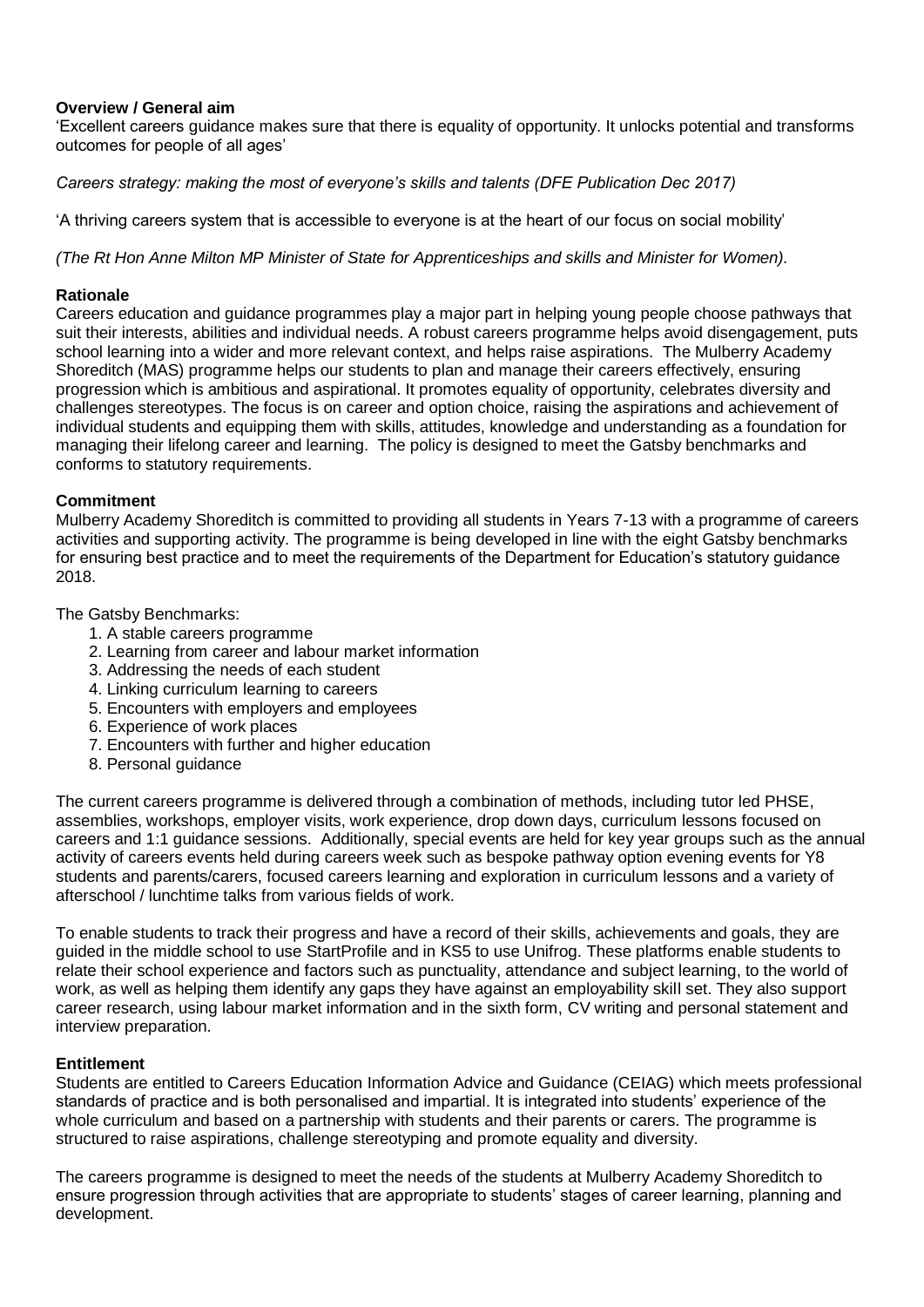The primary aims of the Careers Education Information Advice and Guidance programme are to:

- Help young people develop an understanding of their own and others' strengths, limitations, abilities, potential, personal qualities, needs, attitudes and values
- Help young people investigate opportunities for further learning and employment, make decisions and manage transitions across key stages
- Ensure that all young people leave the school with employment, further education or training.

CEIAG at Mulberry Academy Shoreditch aims to provide students with the skills, knowledge and understanding to support the 3 core aims of the CDI framework for careers, employability and enterprise education:

- Developing yourself through careers, employability and enterprise education.
- Learning about careers and the world of work.
- Developing your career management and employability skills.

The CEIAG programme provides pupils with a wide range of experiences to help them progress effectively through their education and on to successful careers (appendix 1).

# **Implementation: Management**

Responsibilities are spread between the Assistant Headteacher with oversight of CEIAG, the Senior Projects Lead/Careers Lead, Heads of Year and the work experience coordinator. They plan, co-ordinate and evaluate the careers programme. The work experience coordinator and the Assistant Headteacher plan and implement work experience for Y10 and Y12 pupils. Subject leaders and Heads of Year are consulted to ensure appropriate coverage of careers themes in the PSHE programme, tutor time activities and in applied subjects across the school. All subjects have a focus on and link to career development and employability learning at points throughout the year. This is prioritised through the School Improvement Plan.

#### **Implementation: Staffing**

All staff contribute to CEIAG through their roles as tutors and subject teachers. Heads of Year liaise with the Careers Leader to address the needs of all students, including support from teachers and external agencies, such as the independent Careers Advisor. Careers information is available in the Careers section in the Library, which is overseen by the Careers Leader and maintained by the Librarian and on the school website.

# **Implementation: The CEIAG Programme**

The careers programme includes careers education sessions, careers lessons (within the school's timetabled subject lessons), career guidance activities (group work and individual interviews), information and research activities, employability learning (including 2 weeks of work experience in key stage 4 and key stage 5) and individual learning planning/portfolio activities. Work experience takes place at the end of Year 10: prior to their placement students have 1 day off timetable working with HSBC to prepare for work experience. Students are actively involved in the evaluation of activities including work experience through student voice interviews and in written feedback.

All students receive at least one careers interview with a Careers Advisor during KS4 and in KS5 and additional intervention strategies are introduced for those students who may find processes such as securing Work Experience placements particularly challenging.

Careers Education helps young people to develop the knowledge and skills they need to make successful choices, manage transition between key stages and between education and the world of work.

# **Staff Development**

Staff training is identified by a needs analysis. The Senior Projects Lead will establish and manage a Departmental Careers Champion working party in 2021. This will ensure that there is an appropriately trained staff member leading on curriculum careers delivery in each department.

# **External Partnerships**

MAS currently has a contract with Elizabeth Frimpong, an independent Careers Advisor who is registered with the CDI, for 38 days of student guidance delivery. There is also a partnership agreement with Young Workpath who deliver additional quidance to our SEND/vulnerable students. Firm links have been established with both Hackney and Tower Hamlets Education Business Partnerships and a range of employers, particularly through the provision of work experience placements. Some KS5 pupils undertake work placements integral to their courses, specifically those doing applied courses. Employers such as KPMG visit the school to run work-related activities with pupils and to speak to pupils about a range of employment sectors.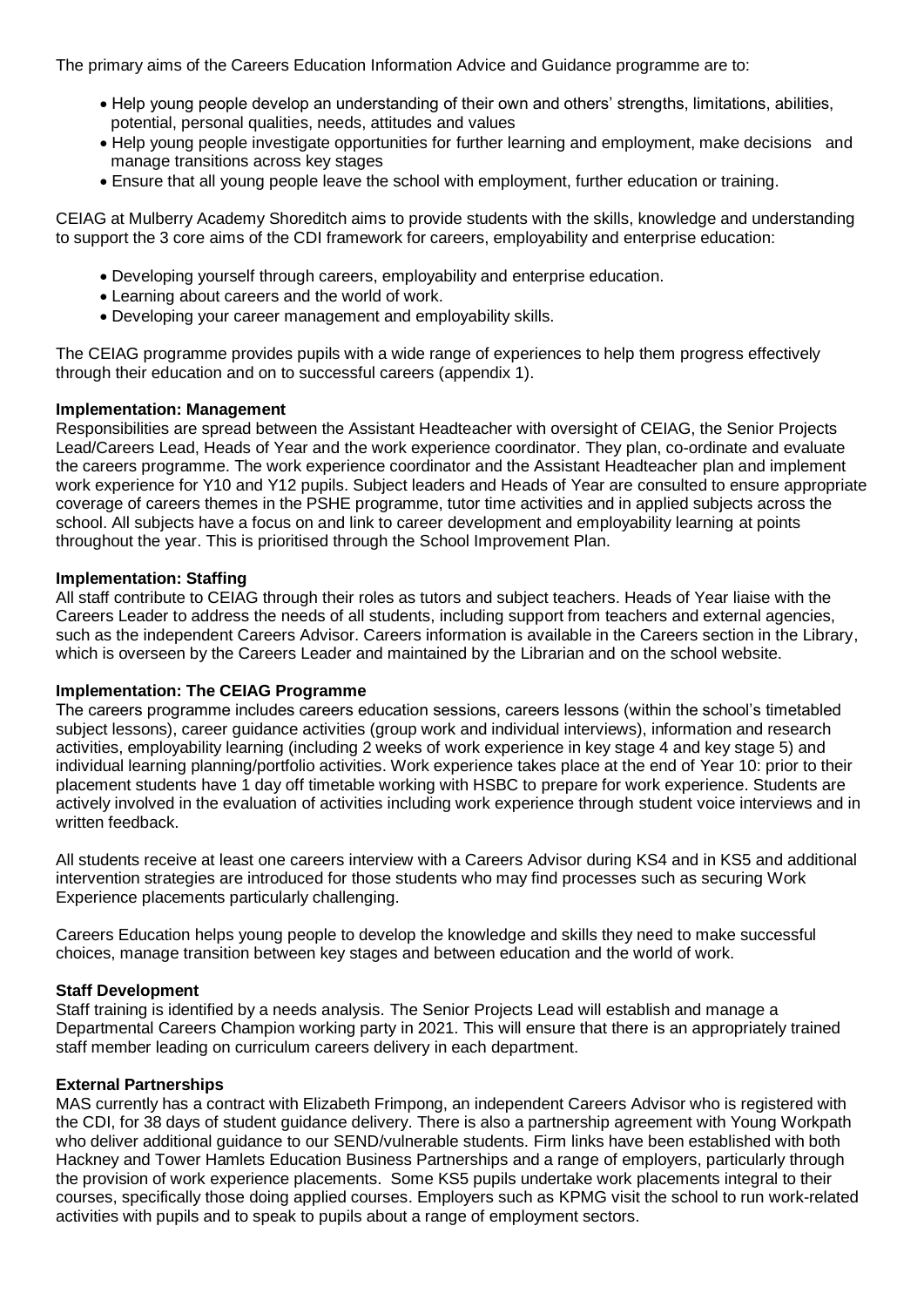Strong links also exist with Universities and Further Education colleges, who often come into school to speak with pupils. Any provider wishing to request access should contact the Assistant Headteacher responsible for CEIAG in the first instance. Our Drop Days, which take place once each term are the perfect opportunity for education providers to speak to relevant pupils (see Provider Access policy).

# **Work Experience**

The objective of Work Experience in Year 10 and Year 12 is to provide students with an opportunity to experience the world of work first-hand, and to develop their employability skills. Where possible, students should seek a placement in an environment which is linked to a career which they are considering for their own future. During the two weeks, students will develop their communication skills, learn about the expectations of a workplace and possibly develop some skills which are specific to their placement role.

To provide work experience we work with Inspire Education Business Partnership. Students are given the choice of ensuring they have secured a placement (before the deadline given by the Work Experience Coordinator) or working with the Work Experience Co-Ordinator and Inspire's online programme 'link2' to match the students with a suitable placement. Students are supported by the school in finding a placement via assemblies, template letters and use of databases and websites such as JED and icould.com. The students are assisted by the Work Experience Co-Ordinator alongside their Head and Assistant Head of year, the Assistant Headteacher with oversight of CEIAG and their form tutors.

Prior to the placement, students will participate in several preparation activities including a day dedicated to preparing for work experience which is run by volunteers from HSBC. A Work Experience briefing will be held for all students in Year 10 in the week prior to their placements to ensure that they understand how to approach their placement, and the procedures to follow if there are any problems. Necessary and relevant health and safety information will also be covered. Each student will be visited or telephoned during their placement by a member of staff.

On return to school, there is a Work Experience debrief assembly followed by sessions during tutor time where the students are given the opportunity to reflect upon and share their experiences with classmates and staff.

**COVID contingency**: The school's ability to ensure WEX for both Y10 and Y12 is compromised by the current climate. In light of this, we are advertising virtual WEX opportunities to students and encouraging them to take these up during the school holidays throughout the year in case we face challenges with placing all students in July. This is under constant review and we continue to plan to offer 2 week placements for all Y10 and 12 students in July if at all possible.

# **Assessment**

Learning objectives of each activity are shared with staff and students. Teachers leading the session use AFL to systematically check for understanding of key concepts, address misconceptions and stretch students' thinking further.

# **Monitoring, review, evaluation and development of CEIAG**

The outcomes of our careers programme are the goals our students set for themselves, the actions they take to prepare themselves for the next stages of their journey through life and the destinations they go on to. We assess the impact our programme along the way through half-termly student voice interviews which enable us to measure the extent to which we are developing knowledgeable, aspirational students who know how to use research and planning to meet their career goals. These interviews inform how we adapt and improve our programme.

Our partnerships are reviewed regularly. The following provision is reviewed by the Senior Projects Lead and the Assistant Headteacher with oversight of CEIAG:-

- Annual review of partnership activities with the independent Careers Advisor.
- Annual review of partnership with both Hackney and Tower Hamlets Education Business Partnership.
- Parents and students are asked to evaluate work experience provision.
- Lesson and tutor time observations as part of School Self Evaluation
- Developmental activity is identified annually in the SIP.
- Feedback on the effectiveness of the CEIAG programme is sought through student focus groups and questionnaires. Resulting action points then feed into the following years' planning process to ensure they are addressed.
- Annual review of the PSHE programme by the Pastoral team in Years 7-13.